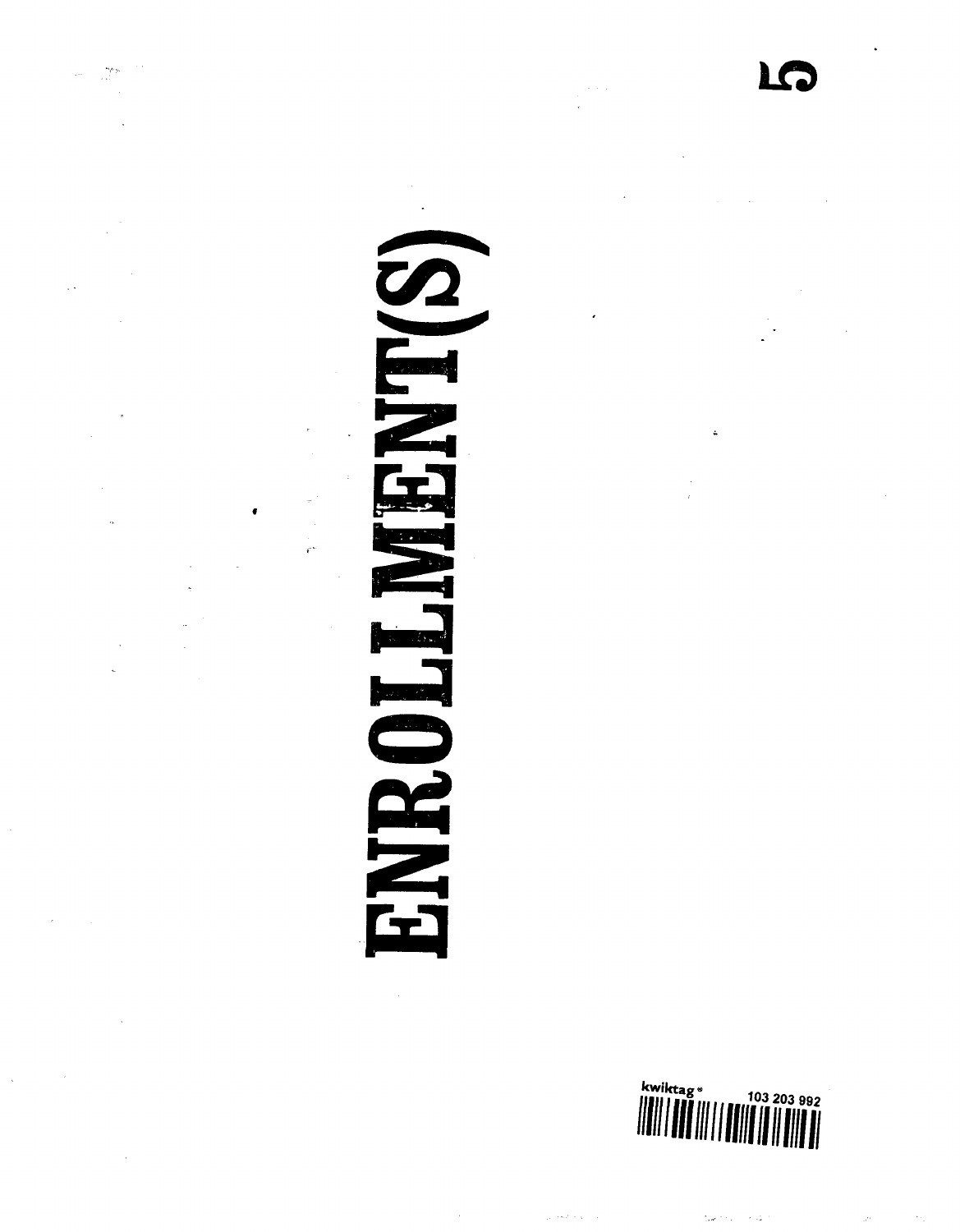### COUNCIL OF THE DISTRICT OF COLUMBIA

#### NOTICE

### D.C. LAW 8-31

"District of Columbia Solid Waste Regulations Amendment Act of 1989".

Pursuant to Section 412 of the District of Columbia Self-Government and Governmental Reorganization Act, P. L. 93-198, "the Act", the Council of the District of Columbia adopted Bill No. 8-135 on first and second readings, May 30, 1989, and June 13, 1989, respectively. Following the signature of the Mayor on June 27, 1989, this legislation was assigned Act No. 8-54, published in the July 7, 1989, edition of the D.C. Register, (Vol. 36 page 4750) and transmitted to Congress on June 30, 1989 for a 30-day review, in accordance with Section 602(c)(I) of the Act.

The Council of the District of Columbia hereby gives notice that the 30-day Congressional Review Period has expired, and therefore, cites this enactment as  $D.C.$  Law  $8-31$ , effective September 20, 1989.

 $A^{-}$ CLARKE

Chairman of the Council

Dates Counted During the 30-day Congressional Review Period: July 10,11,12,13,14,17,18,19,20,21,24,25,26,27,28,31 August 1,2,3,4 September 6,7,8,11,12,13,14,15,18,19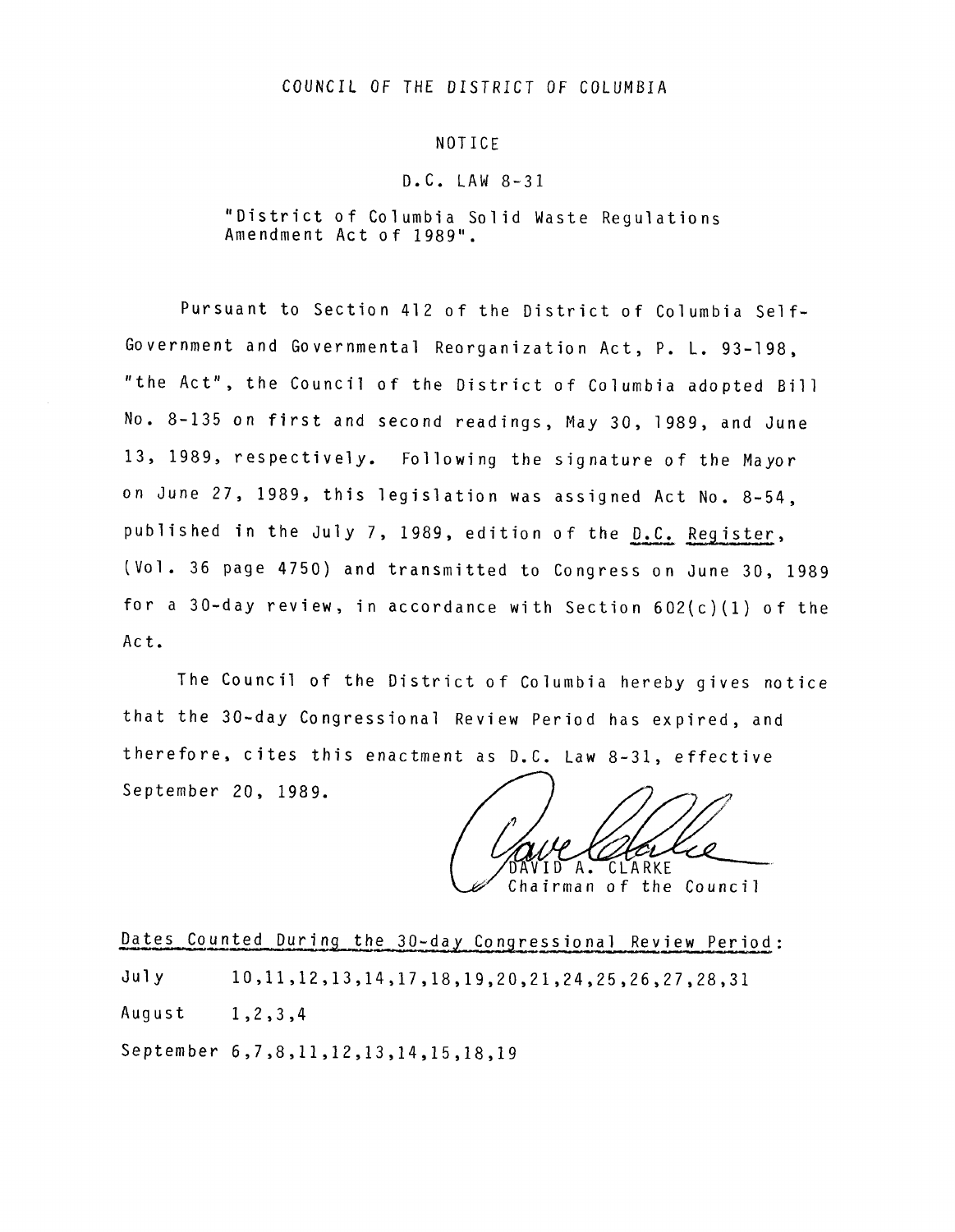# $D.C.$  LAW  $8 - 31$

SFP 2 0 1989

Codification. District of Columbia Code (1990 Supplement)

AN ACT  $\sim 10^{11}$  km

## D.C. ACT  $8 - 54$

IN THE COUNCIL OF THE DISTRICT OF COLUMBIA

**J~IN 2 ? 1989**

To amend and make certain technical changes to the Litter Control Administration Act of 1985, the Solid Waste Regulations, and Title 24 of the District of Columbia Code of Municipal Regulations.

BE IT ENACTED BY THE COUNCIL OF THE DISTRICT OF COLUMBIA, That this act may be cited as the "District of Columbia Solid Waste Regulations Amendment Act of 1989".

Sec. 2. The Litter Control Administration Act of 1985, effective March 25, 1986 (D.C. Law 6-100; D.C. Code, sec.  $6-2901$  et seq.), is amended as follows:

 $(a)$  Section 4(c)(1) (D.C. Code, sec. 6-2903(c)(1)) is amended by striking the phrase "the Mayor shall serve a notice of violation to the person alleged to have created the nuisance" and inserting the phrase "the Mayor shall issue a notice of violation to the person alleged to have created the nuisance or to the property owner" in its place;

(b) Section 4(c)(2) (D.C. Code, sec. 6-2903(c)(2)) is amended to read as follows:

"(c)(2) The notice of violation may be served on the owner, the owner's authorized agent, the building superintendent, the operator of equipment, or any other responsible individual at the premises or the Mayor may deliver the notice by certified mail to the owner of the premises or to the person responsible for the nuisance or the Mayor may post the notice in a conspicuous place on the premises in violation. If the owner cannot be identified with reasonable certainty, the Mayor may conspicuously post the notice on the premises alleged to be in violation and deliver a copy of the notice to the Director of the Department of Finance and Revenue pursuant to paragraph (3) of this subsection."

 $(c)$  Section 4(c) (D.C. Code, sec. 6-2903(c)) is amended by adding a new paragraph (3) to read as follows: Section 6-2903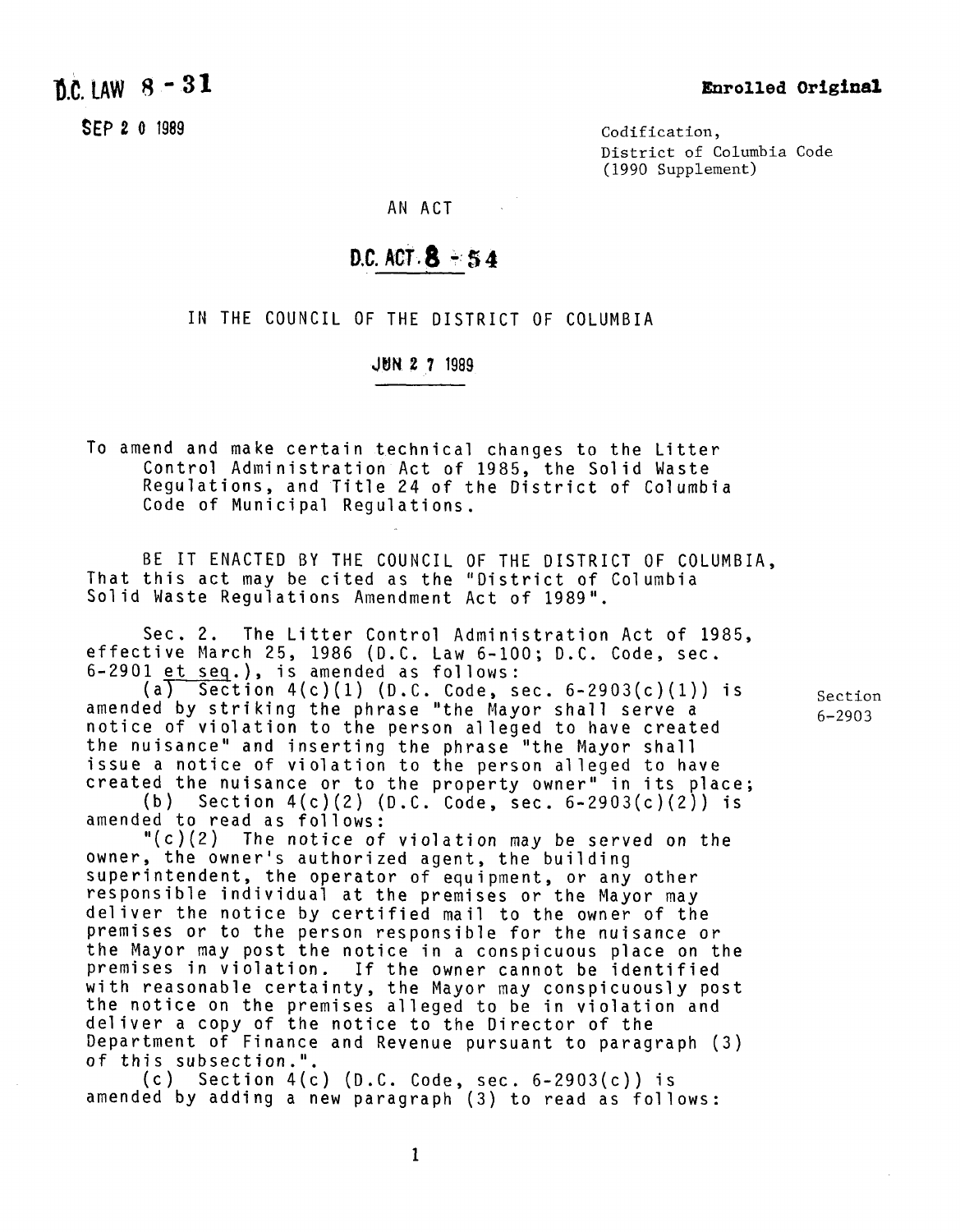"(3) The Director of the Department of Finance and Revenue is authorized to receive notices of violation of this act on behalf of any resident or non-resident person who owns property in the District, if the person, has not provided to the Director of the Department of Finance and Revenue a mailing address. The Director of the Department of Public Works shall post a copy of the notice served on the Director of the Department of Finance and Revenue in a conspicuous place on the property.".

(d) Section 4(d) (D.C. Code, sec. 6-2903 (d)) is amended to read as follows:

"(d) The Mayor shall prepare the notice of violation and include in it the following:

"(I) The location, date, and time that the nuisance took place or that the Mayor investigated the nuisance;

"(2) The law or regulation violated;<br>"(3) The amount of the fine assessed "(3) The amount of the fine assessed;<br>"(4) The action necessary to abate th "(4) The action necessary to abate the nuisance;<br>"(5) The person's right to request a hearing on The person's right to request a hearing on the alleged nuisance and the procedure for making the request; "(6) The manner, location, and time for paying the fine or arranging a hearing; "(7) A statement that failure to answer the notice of violation within 14 calendar days after the notice has been issued may result in additional penalties; and "(8) Reinspection information, which includes the date and time of the reinspection and the condition that the property should be in at the time of reinspection.". (e) Section 5 (D.C. Code, sec. 6-2904) is amended as follows: (I) By amending subsection (e) by striking the number "15" and inserting the number "14" in its place; and (2) By amending subsection (f) by striking the number "15" and inserting the number "14" in its place. (f) Section 8 (D.C. Code, sec. 6-2907) is amended as follows:  $(1)$  By amending subsection  $(f)(1)$  by adding a new sentence at the end to read as follows: "Each lien placed pursuant to this act shall be filed at the Office of the Recorder of Deeds."; (2) By amending subsection (f)(3) to read as follows: "(f)(3) If any civil fine, penalty, or cost is unpaid 6 months after the date of the final notice of the charges, the subject property may be sold for the unpaid civil fine, penalty, cost, and interest due the District government at the next tax sale in the same manner and under the same

Section 6-2904

Section 6-2907

conditions as property sold for delinquent general taxes.";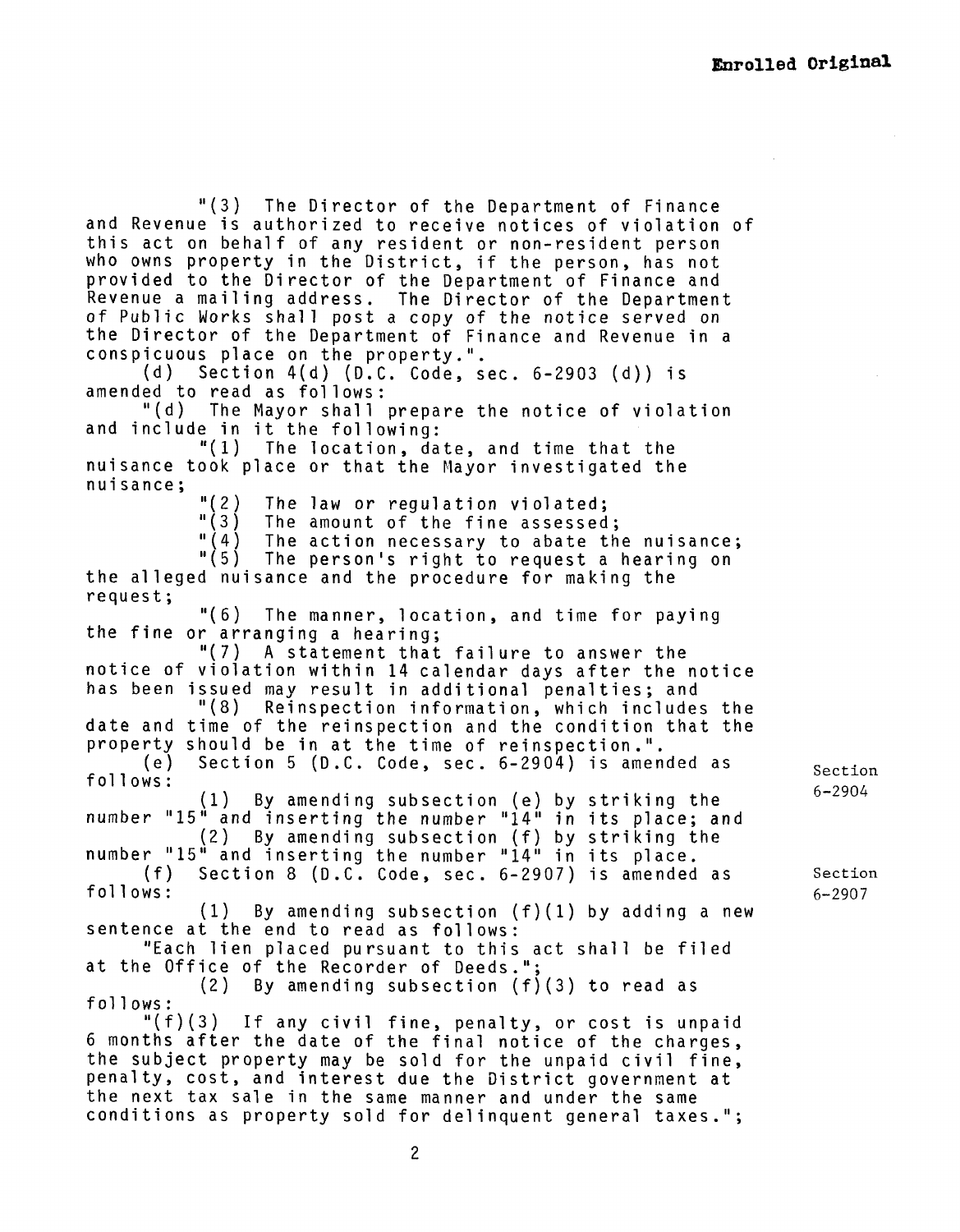comparagraph (3) for the purposes of any property sold pursuant<br>to paragraph (3) of this subsection, the redemption period<br>specified in sections 3, 4, and 5 of An Act In relation to<br>taxes and tax sales in the District of C  $\frac{1}{n}$  $\pmb{\mathsf{v}}$  $\circ$ S  $\mathbf{L}$ d  $\frac{1}{2}$  o  $\frac{1}{2}$  $\mathbf{\vec{a}}$  $\sigma$   $\sigma$  $\blacksquare$  $\mathbf{\omega}$  $\bullet$  $t -$ ರ  $\mathbf{\sigma}$  $\mathbf \omega$  $\tilde{\phantom{a}}$  $\circ$  $\overline{\phantom{a}}$  $\overline{5}$  $(f)$ ection  $\mathbf{v}$  $\circ$  $\overline{5}$  $\epsilon$  $\equiv$  $\mathbf{\sigma}$ <u>ත</u>  $\blacksquare$ —<br>ဗ ್ದ  $By$  $\infty$  $\frac{1}{(1+i)}$  $\ddot{\bm{z}}$  =  $\ddot{\circ}$  $\overline{\phantom{0}}$  $\circ$  $\leftarrow$ 

ηy **SC**  $\mathbf{\sigma}$  $rac{a}{s}$ subsection (h) to read follows:<br>property in the District to fence or otherwise enclo:<br>property in the District to fence or otherwise enclo:<br>property to prevent the recurrence of a violation of<br>part of this act; and<br>(5) By adding a new subsection

month<br>of the മശ  $55<sup>o</sup>$  $\overline{0}$  $30y$  $\overline{\mathbf{v}}$ , per<br>late o  $\bullet$ follows: ``<br>interest charge to be assessed against the payment of an<br>penalty, and charge for abatement services performed the<br>Mayor that have not been satisfied, in full, within 3(<br>of the date that final notice, which requ

 $\frac{t}{a}$  to  $\sigma$  $\tilde{z}$ outstandir<br>Pistrict<br>payment t<br>ne, no or part of a month that accrues ov uayon, wand in almotice, If a private agency collects any outines, penalties, charges, and interest due the Incover the cost of collectional prover the cost of collecting the an additiona

 $\bullet$  $\sigma$  $\sim$  $\mathbf{v}$ S  $\ddot{\circ}$  $\rightarrow$ debri  $\mathbf{v}$ <u>َم</u> issued Jun<br>are amended e d pd litter, s amer<br>owing 1) is ame<br>following  $\frac{1}{1}$ ste Regulations,<br>700.1 et seg.),  $\mathfrak{b}^{\mathsf{f}}$ Weeds - uncultivated or<br>4 inches in height.<br>on 8-3:603 (21 DCMR 707)<br>(1) to read as follows:  $\bullet$ free  $799$ . (21 DCMR<br>sequence  $\frac{1}{1}$ condition Solid Was 602<br>cal  $ion 8-3:6$  $\overline{a}$  $\overline{C}$ The<br>-21; Sec. 3.<br>
follows:<br>
follows:<br>
(a) Sectic<br>
inserting in alp<br>
definitions:<br>
definitions: Section  $\binom{n}{2}$ and weeds

 $D.C.M.R$ 

 $\infty$ 

ding

 $\bar{a}$ 

 $\overline{\mathsf{S}}$ 

amended

 $\frac{5}{1}$ 

Section<br>agraph (1

greater<br>(b)  $S_1$ 

S

 $\overline{\phantom{a}}$ 

paragra

new

 $\mathbf{\sigma}$ 

نڊ

a

 $\ddot{t}$ 

etation

or wild veg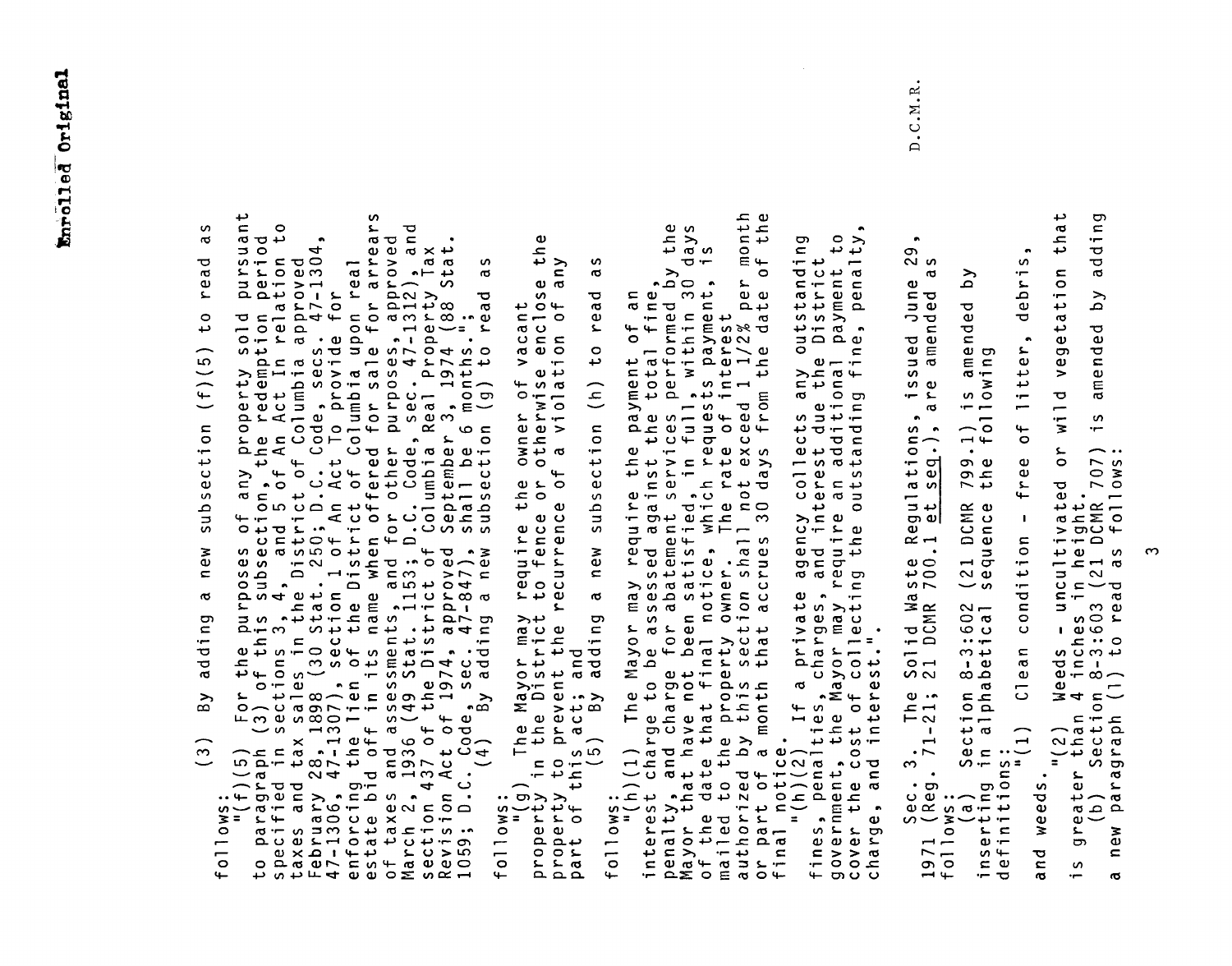$\frac{1}{2}$  and the state of the state of the state of the state of the state of the state of the state of the state of the presson lables, or other yards resonant the state of the presson lables, or other yards resonant pr  $\rightarrow$  $\omega$   $\subset$  $\overline{ }$  $\rightarrow$  $\overline{\bullet}$  $\blacksquare$  $\mathbf{r}$  $\sigma$  $\mathbf{\sigma}$  $\overline{0}$ 4  $\sim$   $\mathbf{\sigma}$ new  $\sim$  $\mathbf{r}$ sectio  $\leftrightarrow$   $$ ati نې  $\cdot$  $\sigma$   $\circ$  $\bullet$  $rac{6}{5}$  or  $\frac{1}{4}$  $\pmb{\omega}$  $\bullet$  $\sigma$  $\overline{a}$ viola ے  $\overline{a}$ Σ ರ  $\frac{1}{2}$ not ىب ; under 1<br>ffective<br>.2901 et **SP** ωŌ sub: .. 4. Title 24 of the District of Columbia Mons is amended as follows:<br>Ons is amended as follows:<br>Section 100 is amended by adding a new sut<br>"100.7 The Mayor may deny the issuance or<br>"100.7 The Mayor may deny the issuance **თო** ba<br>e<br>e  $\mathbf{\sigma}$ م ں  $\cdot$ ی د∔  $\omega$  s pla:<br>inei  $\overline{\phantom{a}}$ ى ہ ع თ დ  $\mathbf{r}$  $\omega$   $>$ ightwe<br>sively ulli<br>dexclus<br>dwaste e sa<br>sed<br>o 1 i  $\frac{1}{2}$  or  $\epsilon$  $\overline{t}$  $\frac{a}{c}$ مَ O ) At no<br>jned to<br>storage  $\frac{1}{2}$  $\overline{\mathbf{r}}$  $\sim$  50  $C_{0}$  i  $C_{1}$  o  $C_{2}$  i  $C_{3}$  o  $C_{4}$  $\overline{\phantom{a}}$   $\overline{\phantom{a}}$   $\overline{\phantom{a}}$   $\overline{\phantom{a}}$   $\overline{\phantom{a}}$  $\frac{1}{2}$ <br>  $\frac{1}{2}$ <br>  $\frac{1}{2}$ <br>  $\frac{1}{2}$ <br>  $\frac{1}{2}$ <br>  $\frac{1}{2}$ <br>  $\frac{1}{2}$ of a pu<br>abated,<br>was iss  $\frac{1}{4}$   $\frac{1}{4}$  $\frac{1}{5}$ ,  $\frac{1}{1}$ <br> $\frac{9}{1}$  $\overline{\phantom{0}}$ are<br>for 100  $\tilde{R}$ 

 $\mathfrak{h}$  $\mathbf{C}$  $\boldsymbol{\varsigma}$  $\bullet$  $\omega$ conduct<br>domicile  $\mathbf \omega$ ه not 1. Public wastepaper boxes shall<br>posal of refuse incidental to the<br>re, or other place of business or<br>erved for small quantities of wast<br>is who pass by. "1009.1.<br>the dispos<br>id, store,<br>le reserv or the<br>ehold,<br>all be  $\left(\begin{smallmatrix} 0 & 1 \\ 0 & 0 \\ 0 & 0 \end{smallmatrix}\right)$ a house<br>but sha<br>refuse  $0110w$  $\leftarrow$ ed<br>ed us جه

 $\mathbf{a}$ 

 $\ddot{\phantom{0}}$ 

 $\overline{0}$ 

r S

e<br>Po

 $\mathsf{S}$ 

 $\mathbf{S}_{\mathbf{r}}$ 

 $\overline{\circ}$ 

 $\mathbf \omega$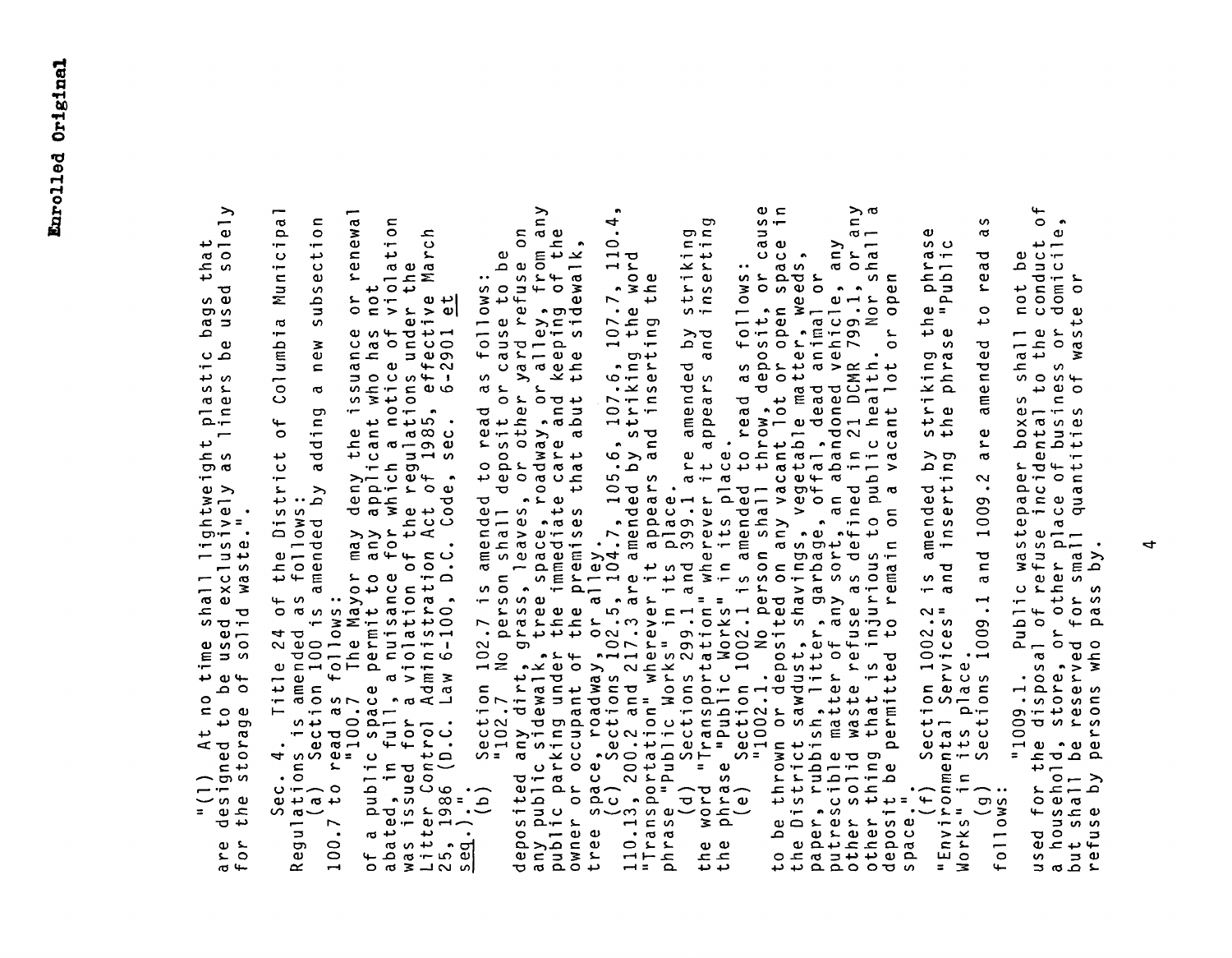2907  $6 - 2907$ Section<br>47-847 ِ<br>م Section 47-1306 Section  $\sim$ Section 47-1304  $7 - 131$ Note, Note, sec. sec.  $\mathcal{A}$ Sec. So: Confirming amendments: and the second and the second and the second and the second and the second of  $\{a, b\}$  and  $\{a, b\}$  and  $\{b, b\}$  and  $\{a, b\}$  and  $\{b, b\}$  and  $\{b, b\}$  and  $\{b, b\}$  and  $\{b, b\}$  and ser Control<br>1986 (D.C.<br>6 months."<br>3 Real  $\mathbf{C}$ ss<br>Contro  $\cdot$  =  $\bullet$ Control<br>D.C.  $\cdot$ <sup>=</sup>  $\mathsf{S}$  $\mathbf{z}$  $\circ$  $\circ$  $\circ$  $\mathbf{y}$  $\bullet$  $\rightarrow$ ದ  $\circ$  $\overline{ }$ ى  $\sim$ ರ <sub>ನ</sub>  $\bullet$   $\leq$   $\leq$   $\approx$  $\mathbf \omega$ sign  $\overline{a}$   $\overline{b}$  $\blacktriangle$ ÷ ທ No person shall damage or set f<br>box or its contents or affix a sig<br>poster to a public wastepaper box<br>zed District employees, no person<br>tepaper box or remove its content: c wastepaper p<br>tisement, or p<br>t for authoriz ທ "1009.2.<br>tepaper уā ದ Φ  $\geq$  $\sum_{i=1}^{n}$ ے ublic<br>Idverti except<br>open or  $\overline{a}$  $\overline{a}$  $\Omega$  $\alpha$ 

ဖာ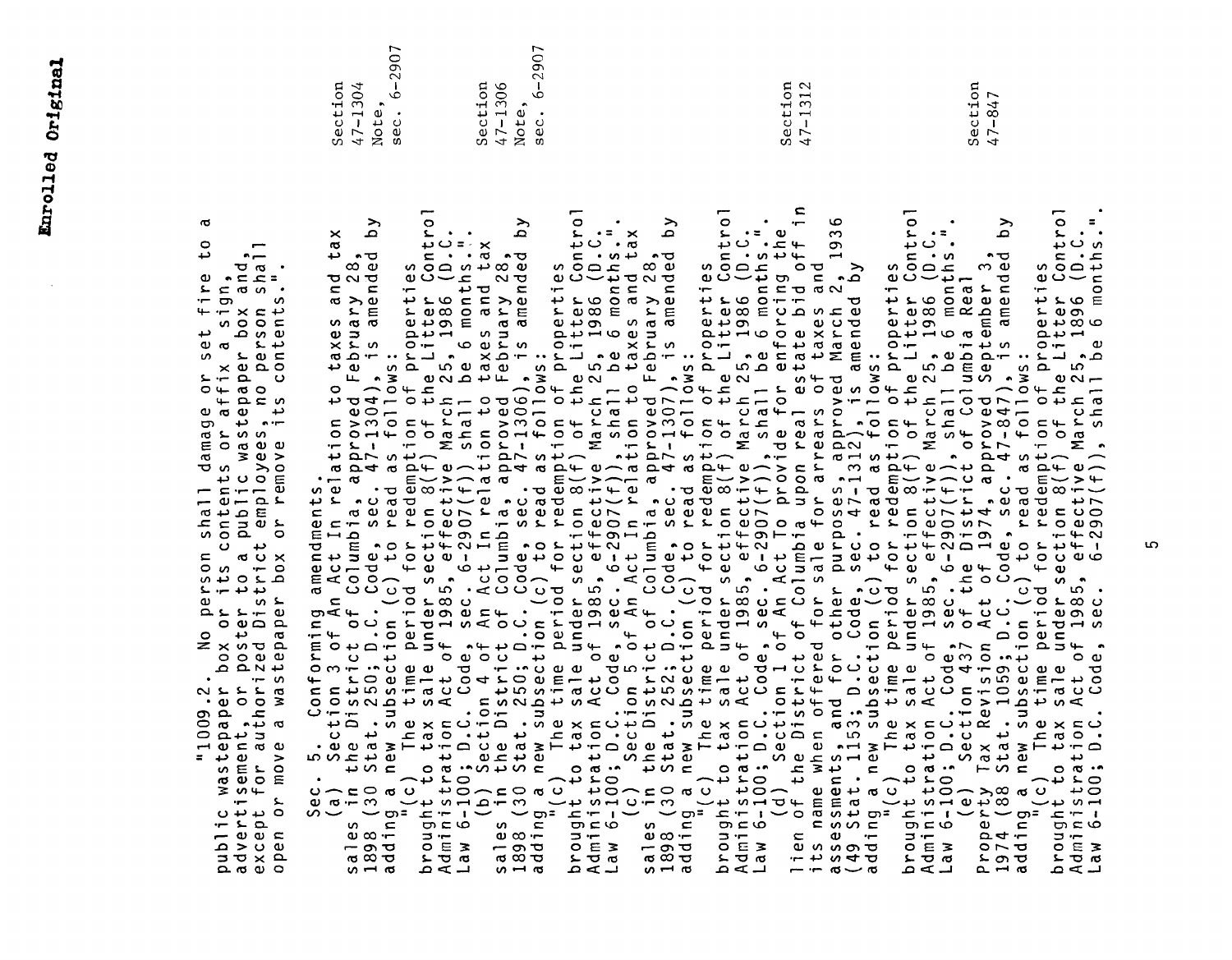period of Congressional review following approval by the Mayor (or in the event of veto by the Mayor, action by the Council of the District of Columbia to override the veto) as provided in section 602(c)(1) of the District  $\bullet$  $\ddot{\circ}$ 

Chairman<br>Chairman<br>Geuncil c

 $Columbia$ District of the  $\mathfrak{h}$ 

June 27, 1989 Columbia  $\overline{5}$ District APPROVED: ayor

 $\mathbf{o}$